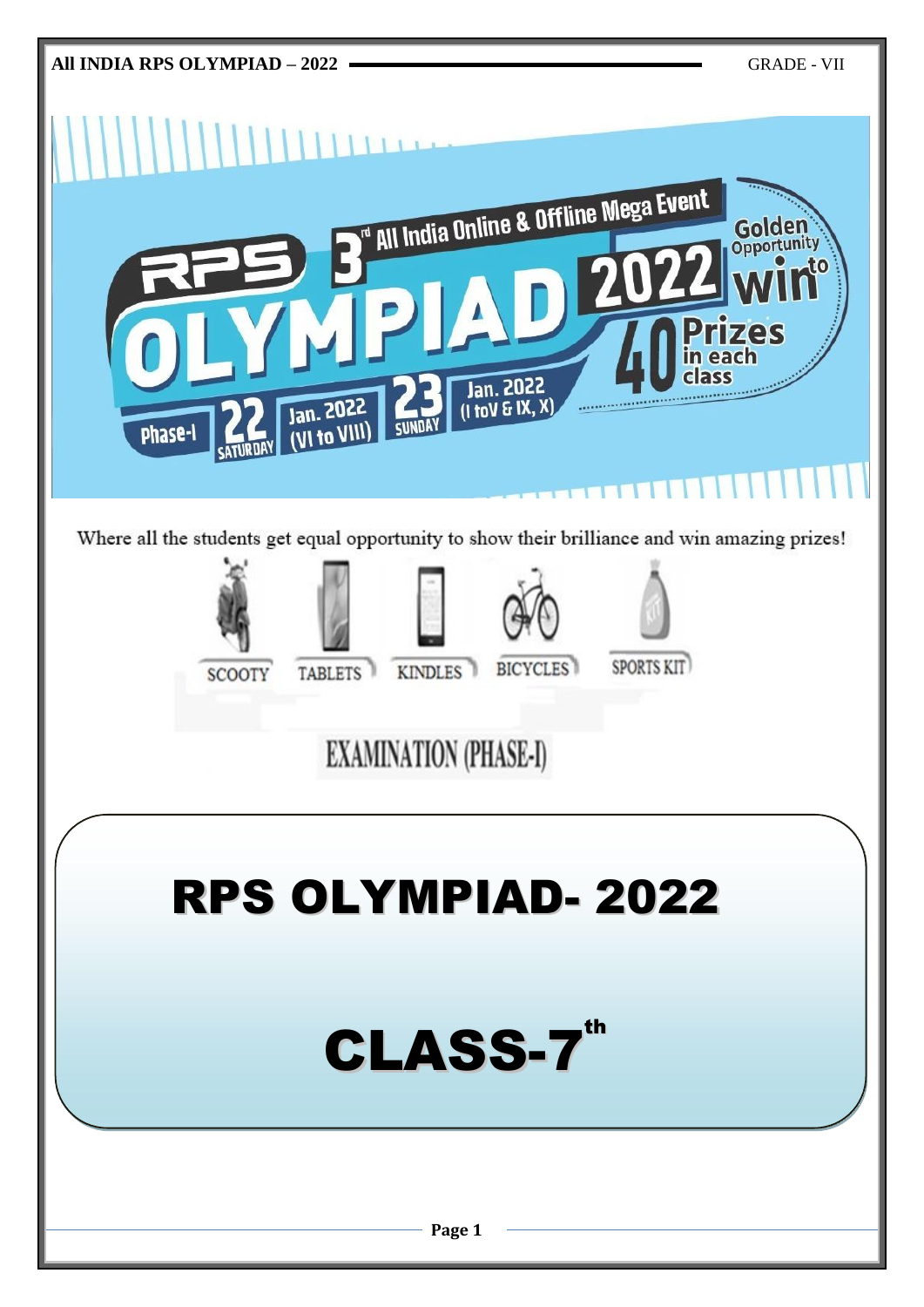**All INDIA RPS OLYMPIAD – 2022** GRADE - VII

# M.M. : 60 Time : 60 Mins.

| English (15 Marks)                                                                                                    |                                                           |  |  |  |
|-----------------------------------------------------------------------------------------------------------------------|-----------------------------------------------------------|--|--|--|
| Choose the correct sentence.                                                                                          |                                                           |  |  |  |
| a) Three deer are grazing there.                                                                                      | b) Three deers are grazing there.                         |  |  |  |
| c) Three deer is grazing there.                                                                                       | d) Three deers have been grazing there.                   |  |  |  |
| Direction (Q2-3) A sentence has been given in Direct/Indirect speech. Out of the four options, select the             |                                                           |  |  |  |
| one which best expresses the same sentence in Direct/Indirect speech.                                                 |                                                           |  |  |  |
| 2. I said to him, "Why are you working so hard?"                                                                      |                                                           |  |  |  |
| a) I asked him why was he working so hard.                                                                            |                                                           |  |  |  |
| b) I asked him why had he been working so hard.                                                                       |                                                           |  |  |  |
| c) I asked him why he was working so hard.                                                                            |                                                           |  |  |  |
| d) I asked him why he had been working so hard.                                                                       |                                                           |  |  |  |
| The teacher said to Ram, "Congratulations! Wish you success in life."<br>3.                                           |                                                           |  |  |  |
| a) The teacher congratulated Ram and said wish you success in life.                                                   |                                                           |  |  |  |
| b) The teacher wished congratulations and success in life to Ram.                                                     |                                                           |  |  |  |
| c) The teacher wished congratulations to Ram and wished him success in life.                                          |                                                           |  |  |  |
| d) The teacher congratulated Ram and wished him success in life.                                                      |                                                           |  |  |  |
| Fill in the blank with suitable question tag:                                                                         |                                                           |  |  |  |
| Sahil is not home                                                                                                     |                                                           |  |  |  |
| a) does he?<br>b) doesn't he?                                                                                         | c) isn't he?<br>$d)$ is he?                               |  |  |  |
| Direction (Q5-6) A sentence has been given in Active voice/Passive voice. Out of the four options, select             |                                                           |  |  |  |
| the one which best expresses the same sentence in Active/Passive voice.                                               |                                                           |  |  |  |
| 5. Our task had been completed before sunset.                                                                         |                                                           |  |  |  |
| a) We completed our task before sunset.                                                                               |                                                           |  |  |  |
| b) We have completed our task before sunset.                                                                          |                                                           |  |  |  |
| c) We had completed our task before sunset.                                                                           |                                                           |  |  |  |
| d) We complete our task before sunset.                                                                                |                                                           |  |  |  |
| 6. Please shut the door and go to sleep.                                                                              |                                                           |  |  |  |
| a) You are requested to shut the door and go to sleep.                                                                |                                                           |  |  |  |
| b) The door is to be shut and you are to go to sleep.                                                                 |                                                           |  |  |  |
| c) Let the door to be shut and you be asleep.                                                                         |                                                           |  |  |  |
|                                                                                                                       | d) The door is to be shut and you are requested to sleep. |  |  |  |
| By the next month, we _______________________the project.                                                             |                                                           |  |  |  |
| b) completing<br>a) has completed                                                                                     | c) will have completed<br>d) completed                    |  |  |  |
| Identify the tense used in the given sentence. "Someone picked my pocket."<br>8.                                      |                                                           |  |  |  |
| a) Present Indefinite Tense                                                                                           | b) Past Indefinite Tense                                  |  |  |  |
| c) Past Perfect Tense                                                                                                 | d) Present Perfect Tense                                  |  |  |  |
| Choose the correct option:                                                                                            |                                                           |  |  |  |
| a) I did not accompanied them.                                                                                        | b) I do not accompanied them                              |  |  |  |
| c) I does not accompany them.<br>d) I do not accompany them.                                                          |                                                           |  |  |  |
| She is the woman <i>whom</i> I met in Greece. Identify the kind of the <i>italicised</i> word in the sentence.<br>10. |                                                           |  |  |  |
| a) Demonstrative Pronoun                                                                                              | b) Relative Pronoun                                       |  |  |  |
| c) Interrogative pronoun                                                                                              | d) Personal Pronoun                                       |  |  |  |

**Page 2**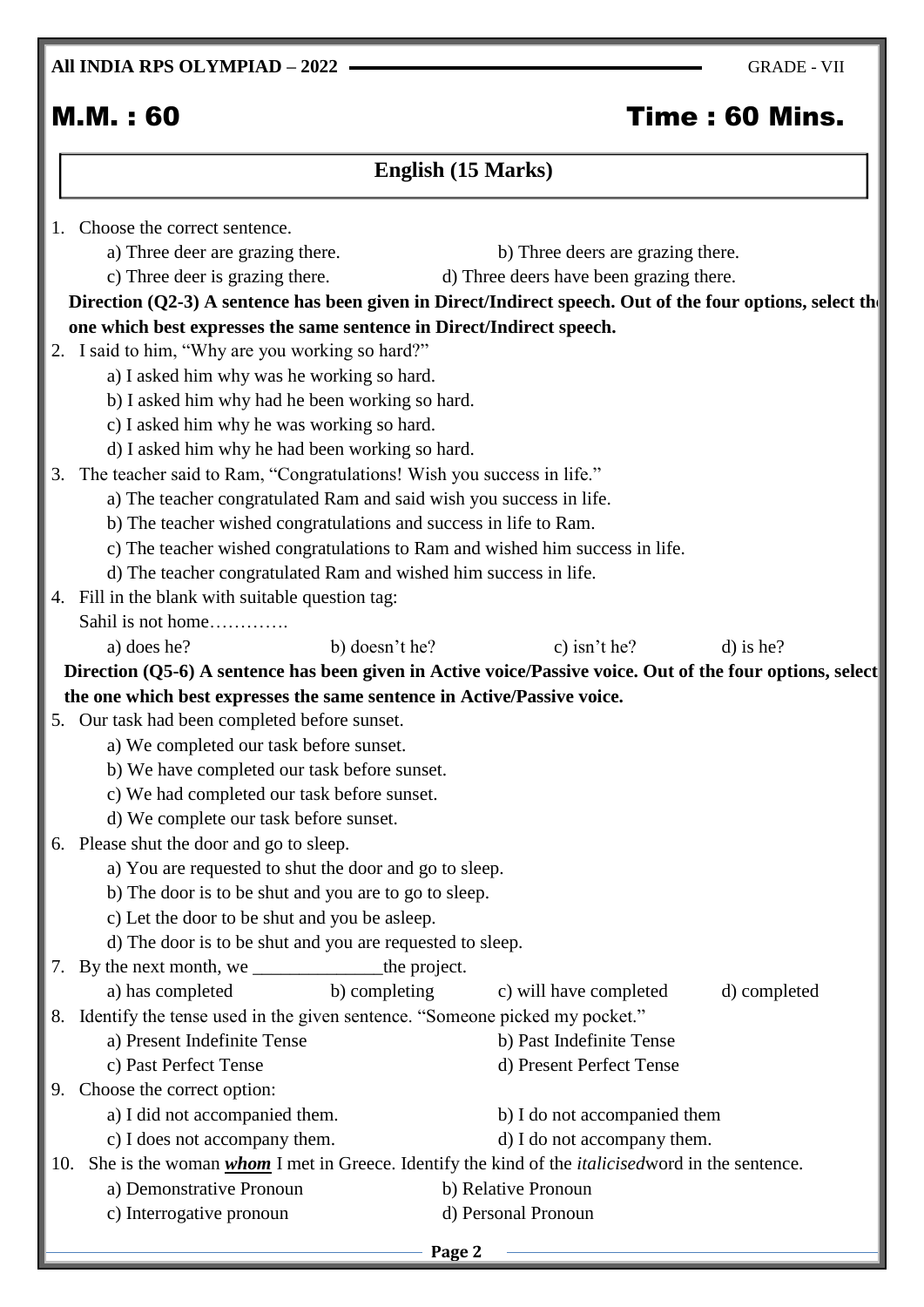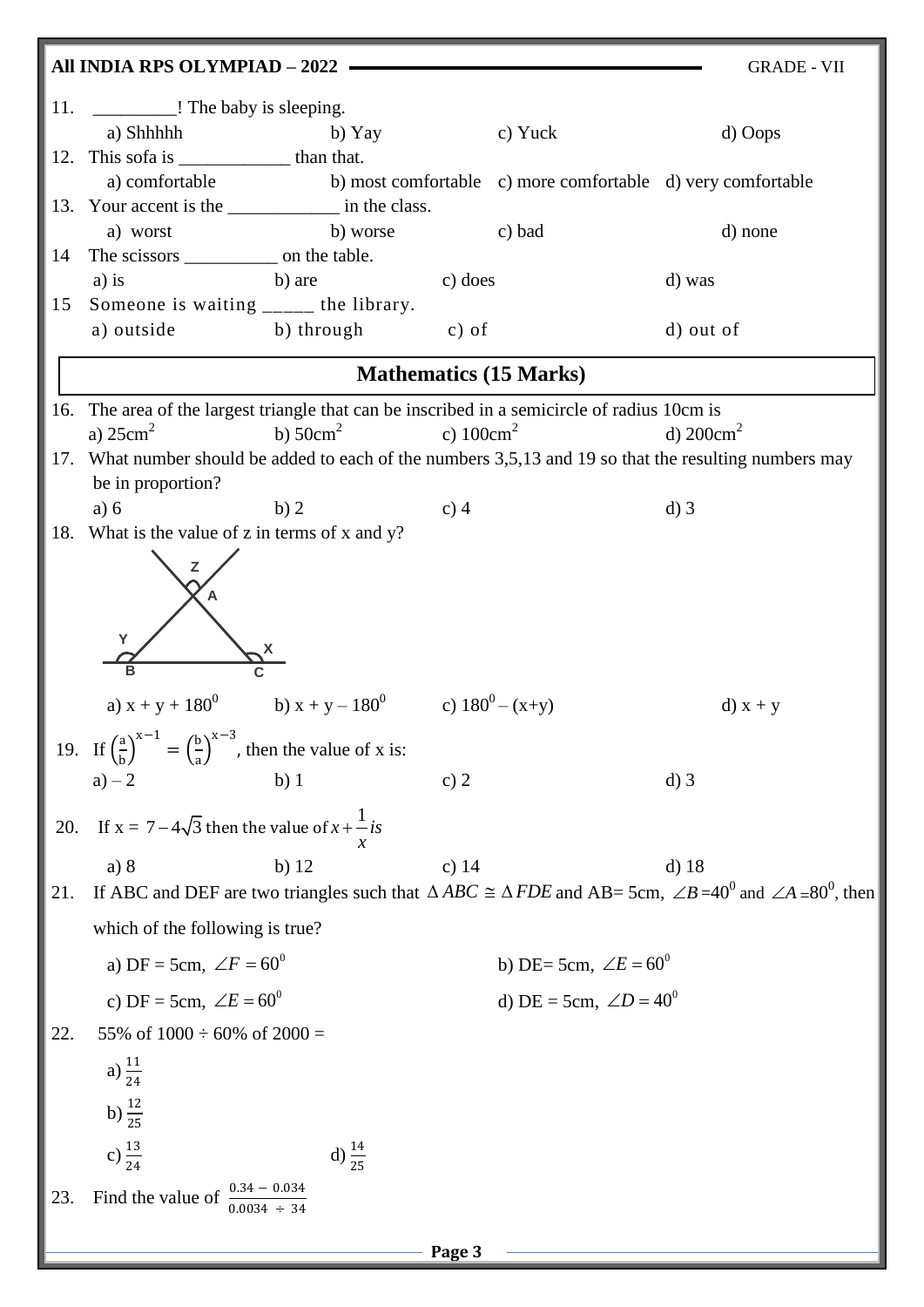### **All INDIA RPS OLYMPIAD – 2022** GRADE - VII

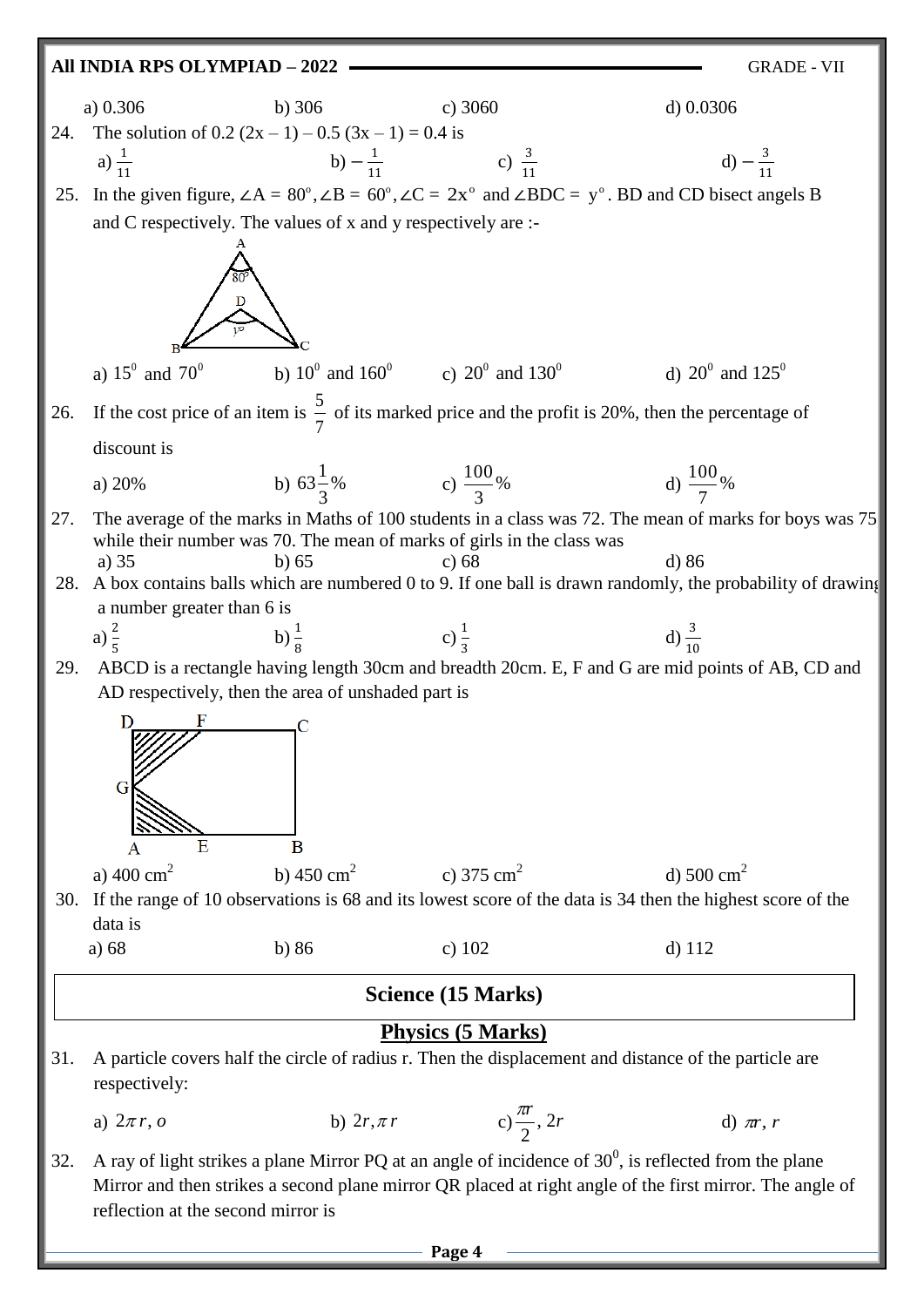|     | All INDIA RPS OLYMPIAD - 2022<br><b>GRADE - VII</b>                                                             |                |                              |                                                                                                                                        |
|-----|-----------------------------------------------------------------------------------------------------------------|----------------|------------------------------|----------------------------------------------------------------------------------------------------------------------------------------|
|     | a) $30^0$                                                                                                       | b) $45^0$      | c) $60^0$                    | d) $90^0$                                                                                                                              |
| 33. |                                                                                                                 |                |                              | The heat energy required to change a liquid at its boiling point into gaseous state, without any rise in the                           |
|     | temperature is called -                                                                                         |                |                              |                                                                                                                                        |
|     | a) Latent heat of vaporization                                                                                  |                | b) Specific heat capacity    |                                                                                                                                        |
|     | c) Thermal capacity                                                                                             |                | d) Latent heat of fusion     |                                                                                                                                        |
| 34. |                                                                                                                 |                |                              | The potential difference between the terminal of an electric iron is 120 v when it draws a current of 4A.                              |
|     |                                                                                                                 |                |                              | What will be the current in the electric iron if the potential difference between the terminal becomes                                 |
|     | 180v?                                                                                                           |                |                              |                                                                                                                                        |
|     | a) $4A$                                                                                                         | b) $3.5A$      | c) 0 A                       | d) 6A                                                                                                                                  |
| 35. |                                                                                                                 |                |                              | A body starts to slide over a horizontal surface with an initial velocity of 0.5 m/s. Due to friction, its                             |
|     | body to stop?                                                                                                   |                |                              | velocity decrease at the rate of 0.05 m/s <sup>2</sup> (acceleration = $-$ 0.05 m/s <sup>2</sup> ). How much time will it take for the |
|     | a) $2s$                                                                                                         | $b)$ 4s        | c) $11s$                     | $d)$ 10 s                                                                                                                              |
|     |                                                                                                                 |                |                              |                                                                                                                                        |
|     |                                                                                                                 |                | <b>Chemistry (5 Marks)</b>   |                                                                                                                                        |
| 36. |                                                                                                                 |                |                              | Ammonium is found in many household products such as window cleaners. What is its nature?                                              |
|     | a) Basic                                                                                                        | b) Neutral     | c) Acidic                    | d) Salty                                                                                                                               |
| 37. |                                                                                                                 |                |                              | is a member of the camel family. It produces small amounts of extremely fine wool,                                                     |
|     |                                                                                                                 |                |                              | which is very expensive because the animal can only be shorn every three years and has to be caught                                    |
|     | from the wild.                                                                                                  |                |                              |                                                                                                                                        |
|     | a) Llama                                                                                                        | b) Vicuna      | c) Alpaca                    | d) Indian camel                                                                                                                        |
| 38. |                                                                                                                 |                |                              | Anaerobic bacteria digest animal waste and produce biogas (change A). The biogas is then burnt as fuel                                 |
|     | a) Process $- A$ is a chemical change.                                                                          |                |                              | (change B). The following statements pertain to these changes. Choose the correct one.<br>b) Process $- B$ is a chemical change        |
|     | c) Both processes A and B are chemical change.                                                                  |                |                              | d) None of these processes is a chemical change.                                                                                       |
|     |                                                                                                                 |                |                              | 39. Eris is the ancient water harvesting structures which are still in use today. The water harvesting method                          |
|     | 'Eris' belongs to                                                                                               |                |                              |                                                                                                                                        |
|     | a) Tamil Nadu                                                                                                   | b) Karnataka   | c) Kerala                    | d) Kandi belt of Jammu Region                                                                                                          |
| 40. |                                                                                                                 |                |                              | Who gave the ten percent law for the transfer of energy from one trophic level to the next?                                            |
|     | a) Leonhard Euler                                                                                               | b) Lindemann   | c) Amedeo Avogadro           | d) Isaac Newton                                                                                                                        |
|     |                                                                                                                 |                |                              |                                                                                                                                        |
|     |                                                                                                                 |                | <b>Biology (5 Marks)</b>     |                                                                                                                                        |
|     | 41. The cellular energy reserve in an autotroph is $-$                                                          |                |                              |                                                                                                                                        |
|     | a) Proteins                                                                                                     | b) Fatty acids | c) Starch                    | d) Glycogen                                                                                                                            |
| 42. |                                                                                                                 |                |                              | One of the following does not depend on simple diffusion of gases for breathing and respiration. This                                  |
|     | organism is :                                                                                                   |                |                              |                                                                                                                                        |
|     | a) Amoeba                                                                                                       | b) Paramecium  | c) Prawn                     | d) Leishmania                                                                                                                          |
| 43. |                                                                                                                 |                |                              | The process by which the oxygenated blood moves from left auricle to left ventricle and then through                                   |
|     | aorta to all parts of the body is known as                                                                      |                |                              |                                                                                                                                        |
|     | a) Extracellular circulation                                                                                    |                | b) Intracellular circulation |                                                                                                                                        |
|     | c) Pulmonary circulation<br>d) Systemic circulation<br>44. How many Polar nuclei are present in an embryo sac ? |                |                              |                                                                                                                                        |
|     | a) One                                                                                                          | b) Two         | c) Three                     | d) Four                                                                                                                                |
| 45. | The process that regulates the body's salt and water concentration is called :                                  |                |                              |                                                                                                                                        |
|     | a) Osmoregulation                                                                                               | b) Sweating    | c) Egestion                  | d) Ingestion                                                                                                                           |
|     |                                                                                                                 |                | Page 5                       |                                                                                                                                        |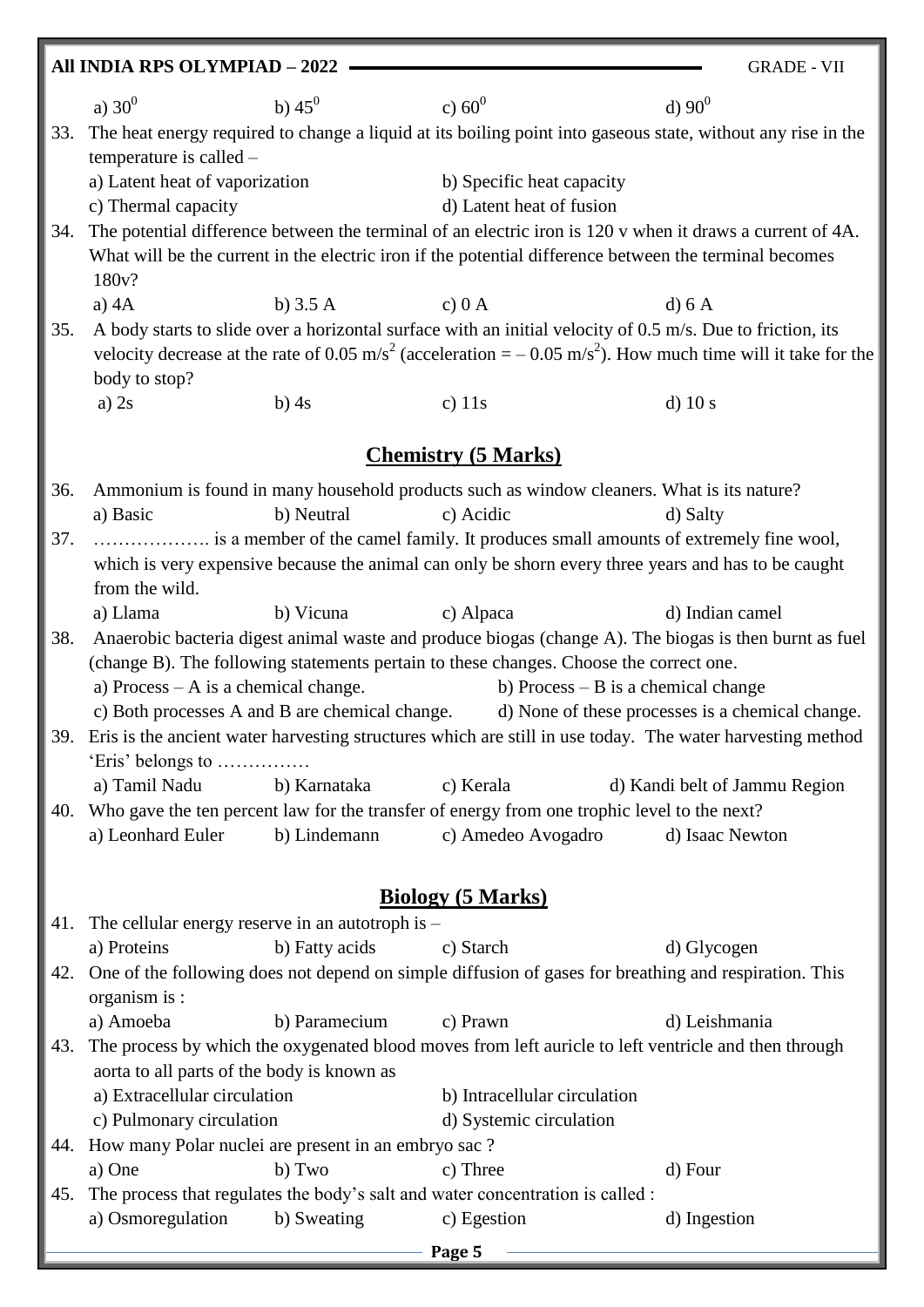## **All INDIA RPS OLYMPIAD – 2022 — GRADE - VII**

| <b>Aptitude (15 Marks)</b>                  |                                                                                                             |                  |                                 |                                                                                                                       |
|---------------------------------------------|-------------------------------------------------------------------------------------------------------------|------------------|---------------------------------|-----------------------------------------------------------------------------------------------------------------------|
| Direction $(Q46-Q47)$ Find the next term: ? |                                                                                                             |                  |                                 |                                                                                                                       |
|                                             | 46. 4, 2, 0. 5, 0. 25, 0. 5 ?                                                                               |                  |                                 |                                                                                                                       |
|                                             | a) $10$                                                                                                     | b) $2.5$         | c) $2$                          | $d)$ 4                                                                                                                |
| 47.                                         | 1,0,1,8,81,?                                                                                                |                  |                                 |                                                                                                                       |
|                                             | a) 286                                                                                                      | b) 784           | c) $1024$                       | d) 841                                                                                                                |
|                                             |                                                                                                             |                  |                                 | 48. In a certain language FEED is coded as 47, MEET is coded as 118, then TREE is coded as                            |
|                                             | a) $91$<br>49. Direction :-Select the related number from the given alternatives.                           | b) 81            | $c)$ 101                        | $d)$ 111                                                                                                              |
|                                             | 8:36::12:?                                                                                                  |                  |                                 |                                                                                                                       |
|                                             | a) 84                                                                                                       | $b)$ 59          | c) $78$                         | $d$ ) 64                                                                                                              |
|                                             |                                                                                                             |                  |                                 | <i>Direction</i> ( $Q$ 50- $Q$ 51): In each of the following questions; four words have been given out of which three |
|                                             |                                                                                                             |                  |                                 | are a like in some manner, while the fourth one is different. Choose the word which is different from the             |
|                                             | rest.                                                                                                       |                  |                                 |                                                                                                                       |
| 50.                                         | a) Morbid                                                                                                   | b) Swindle       | c) Deceit                       | d) Fraud                                                                                                              |
|                                             |                                                                                                             |                  | c) Confluence                   |                                                                                                                       |
| 51.                                         | a) Radiation                                                                                                | b) Concentration |                                 | d) Concourse                                                                                                          |
| 52.                                         | Ankit, in order to go to university, started from his house in the east and came to a crossing. The road to |                  |                                 |                                                                                                                       |
|                                             | the left ends in a theatre, straight ahead is the hospital. In which direction is the university?           |                  |                                 |                                                                                                                       |
|                                             | a) South                                                                                                    | b) North         | c) East                         | d) West                                                                                                               |
|                                             | <i>Direction</i> ( $Q$ 53): Which one will replace the question mark?                                       |                  |                                 |                                                                                                                       |
| 53.                                         | 9<br>8<br>$\overline{c}$<br>6                                                                               |                  |                                 |                                                                                                                       |
|                                             | a) 6                                                                                                        | b)7              | c) 8                            | d)9                                                                                                                   |
|                                             |                                                                                                             |                  |                                 | 54. The minute hand of a clock overtakes the hour hand at intervals of 65 minutes. How much in a day does             |
|                                             | the clock gain or lose?                                                                                     |                  |                                 |                                                                                                                       |
|                                             | a) Gains $56\frac{8}{77}$ min                                                                               |                  | b) Loses $32\frac{8}{11}$ min   |                                                                                                                       |
|                                             | c) Loses $9\frac{10}{143}$ min                                                                              |                  | d) Gains $10\frac{10}{143}$ min |                                                                                                                       |
| 55.                                         |                                                                                                             |                  |                                 | My brother is 562 days older to me while my sister is 75 weeks older to him. If my sister was born on                 |
|                                             | Tuesday, on which day was I born?                                                                           |                  |                                 |                                                                                                                       |
|                                             | a) Sunday                                                                                                   | b) Monday        | c) Tuesday                      | d) Thursday                                                                                                           |